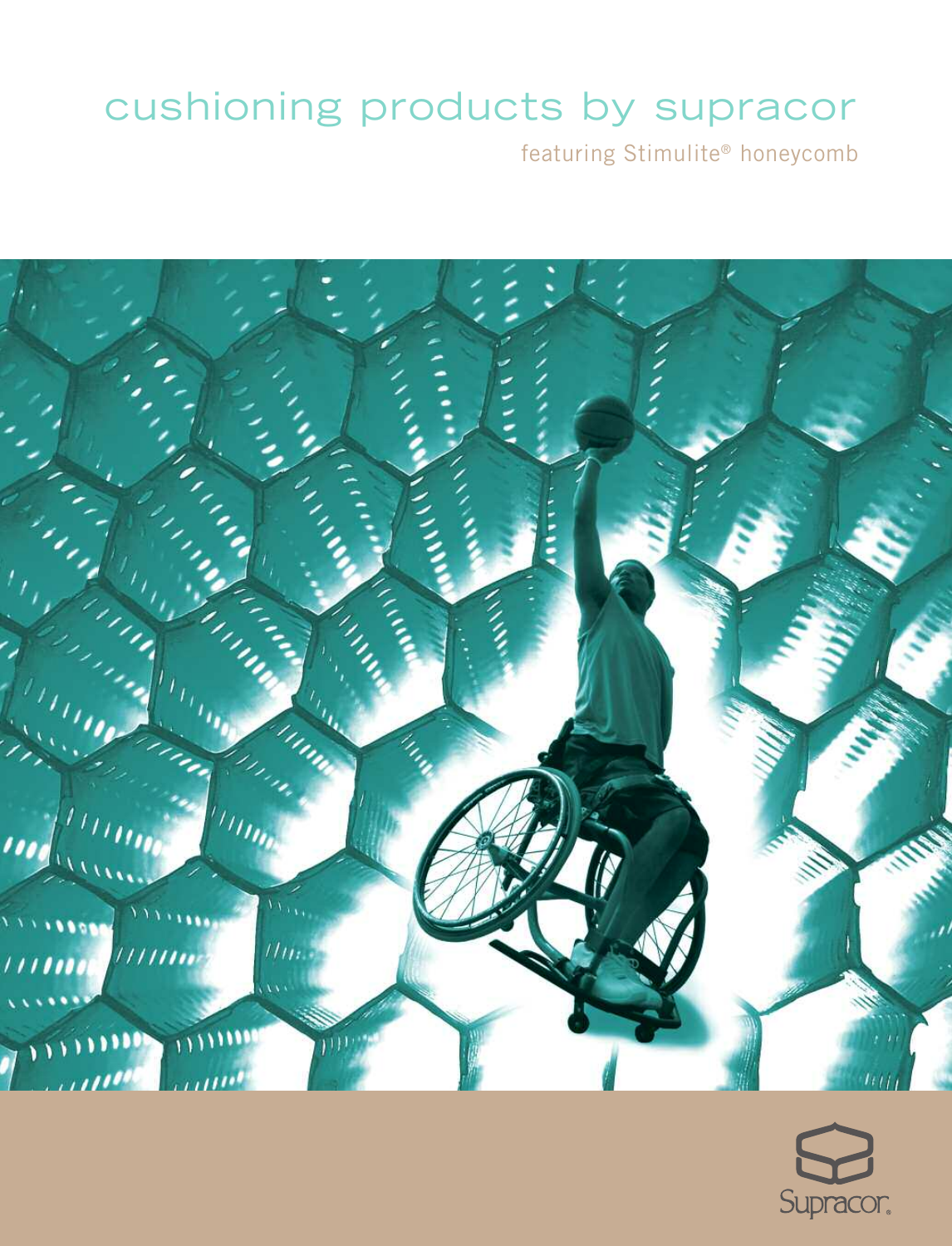### Discover How Our Cells

### Work For Your Cells®

#### Stimulite®...The Intelligent Support Surface

#### WHAT IS STIMULITE?

A flexible form of aerospace honeycomb that is fusion bonded without adhesives, retaining all the benefits of the base material.

#### WHAT IS STIMULITE MADE OF?

Thermoplastic urethane, a flexible and resilient material that is non-toxic and safe for the body and the environment. The same material can be found in wound dressings and heart valves.

#### HOW DOES STIMULITE WORK?

Stimulite's flexible cellular matrix consists of alternating thick-and thin-walled cells that flex when compressed to relieve pressure. When sitting on a Stimulite cushion, the compressed cells radiate outwards to surround and support the anatomy. The "footprint" of the flexible cells *stimulates* capillary action, bringing more blood to tissue for healthier skin.

#### WHAT MAKES STIMULITE'S VENTILATION SYSTEM SO UNIQUE?

Most cushions and support surfaces address the microclimate through the cover material. But research has proven this to be ineffective in controlling heat and humidity. Each cell of Stimulite honeycomb is perforated to allow air to flow both vertically and horizontally, keeping the body temperature from rising and preventing humidity. To complete the ventilation system, our covers are made of natural, breathable fabrics that work with the honeycomb to wick away moisture and minimize sweat.

#### ARE STIMULITE CUSHIONS ADJUSTABLE?

Stimulite cushions self-adjust to the user by contouring to each individual's anatomy while equalizing pressure across their surface.

For sizes, product care\* and to learn more about Total Pressure Management®, visit www.supracor.com/products/medical.

\**Both the honeycomb and cover may be washed and dried separately in front-loading machines. Do not use chlorine bleach.*

Sleek and modern, Supracor's revolutionary Stimulite® honeycomb is fast replacing conventional cushioning materials—foams and gels—in a wide range of seating applications, from office furniture to aerospace.

A soft, flexible form of aerospace honeycomb that has *"memory,"* Stimulite is lightweight and distributes weight uniformly across its surface. Its cellular matrix consists of alternating thick- and thinwalled cells that flex when compressed to relieve pressure. When sitting on a Stimulite cushion, the compressed cells radiate outwards to surround and support the anatomy, *self-adjusting to each individual* while providing excellent stability. A unique ventilation system made up of tiny perforations in the cell walls allows air to circulate both horizontally and vertically, creating *an ideal microclimate for long-term sitting comfort*.

Stimulite has a proven track record in the medical field among wheelchair users and bedridden patients where performance is critical to prevent life-threatening pressure sores. Since 1994 Stimulite cushions and hospital mattresses have provided Total Pressure Management®—pressure relief, reduced shearing and ventilation to control heat and moisture—the key to pressure sore prevention.

And as its name implies, Stimulite provides an additional benefit important to long-term sitting comfort. The "footprint" of the flexible cells *stimulates capillary action*, keeping oxygenated blood in tissues and combating the numbness that can occur when sitting for long durations.



#### **The Distinguishing Geometry of Aerospace Honeycomb**

- *1. Double walls in "L" direction (example: .020" T)*
- *2. Single walls in "W" direction (example: .010" T)*
- *3. Multiple cell radii (eight to each cell)*

|                          |   | $A$ $B$ |          | $c - \alpha$       | £            | <b>FGHI</b> |                          |       |         |                      | $1 - 1 - 1$ |             |                                             | <b>M. N. O.</b> |   |
|--------------------------|---|---------|----------|--------------------|--------------|-------------|--------------------------|-------|---------|----------------------|-------------|-------------|---------------------------------------------|-----------------|---|
| - 1                      | a | n       |          | $\alpha$           | $\alpha$     |             | $0\quad 0\quad 0\quad 0$ |       |         | $\mathbf{a}$         |             | $a \cdot a$ |                                             | 0 <sub>0</sub>  | ٠ |
| $\overline{\phantom{a}}$ |   |         |          | $-8$               | $\mathbf{D}$ |             | .                        |       |         | $\ddot{\phantom{0}}$ | ٠           | $\alpha$    |                                             |                 | ۰ |
| 13                       |   | ٠,      |          | $-8$               |              |             | .                        |       |         |                      | $0 - 20$    | $\alpha$    |                                             | 0.00            |   |
| ٠                        |   |         |          | $9 - 10$           |              |             |                          |       | 0 0 0 0 |                      |             |             | 0 0 0 23 0 0                                |                 |   |
| s                        |   |         | $\alpha$ |                    |              | $-$         |                          | 0 0 0 |         |                      |             |             | $0$ 25 24 22 22 0                           |                 |   |
| ĸ                        |   |         |          |                    |              |             | 22.20B                   |       | $-$ 78  |                      |             |             | 9.23.22.27.20.0                             |                 |   |
| 7                        |   |         |          | $23 - 31 - 27$     |              |             |                          |       |         |                      |             |             | 0 0 20 0 0 22 46 24 41 26 0                 |                 |   |
| (章)                      |   |         |          |                    |              |             |                          |       |         |                      |             |             | 42 35 0 35 24 37 20 26 27 25 31 42 38 25    |                 |   |
| л.                       | ٠ |         |          |                    |              |             |                          |       |         |                      |             |             | 22 42 32 23 30 38 22 25 43 42 43 43 53 37   |                 |   |
| 10                       |   |         |          |                    |              |             |                          |       |         |                      |             |             | 84 35 43 43 52 28 42 56 66 43 44 52 33      |                 |   |
| u                        |   |         |          |                    |              |             |                          |       |         |                      |             |             | 06 53 49 86 64 58 31 724 87 129 42 42 55 43 |                 |   |
| 12                       |   |         |          |                    |              |             |                          |       |         |                      |             |             | 0 35 38 38 29 30 30 30 31 32 42 43 33 23    |                 |   |
| 13                       |   |         |          |                    |              |             |                          |       |         |                      |             |             | 31 31 35 67 13:55 45 46 54 34 34 35 35 24   |                 |   |
| 14                       | ۰ |         |          | $B = 31 - 15 - 24$ |              | m.          |                          |       |         |                      |             |             | 74 34 45 37 37 37 8 21 8                    |                 |   |
| 15                       |   |         |          |                    |              |             |                          |       |         |                      |             |             | 0 0 43 44 27 0 31 22 40 0 0 0 0 0 0         |                 |   |

**220 lb. person on foam cushion**

|              |    | n            |          | n                    |              |                     |           | $42 - 14$    | ٠           |    |       |   |                |                                       | a             |
|--------------|----|--------------|----------|----------------------|--------------|---------------------|-----------|--------------|-------------|----|-------|---|----------------|---------------------------------------|---------------|
| 1            |    | à            | $\alpha$ | û                    |              | я                   | a         | o            | à           | ü  | a     | ō | $\mathbf{0}$ . | 29                                    | 0             |
| ż            |    |              |          | $\ddot{\phantom{a}}$ | ō            | a                   | a         | ۰            | B           |    |       |   | s              | o                                     | o             |
| ä            | ٠  | ٠            | 20       | n                    | $\mathbf{a}$ | $\bf{u}$            |           | $0-0$        | u           | ۰  | n     |   | - 8            | 22                                    | $\bf{0}$      |
| ۰            | ñ  | $\bf{u}$     |          | 96                   | $\alpha$     | ñ                   |           | $\alpha$     | ٠           | a, | ñ     |   | $-21 - 21$     |                                       | $\alpha$      |
| ś            | ٠  | $\mathbf{u}$ |          | 31 29                | пv           | 1999                | 33        | $\mathbf{B}$ | ù.          | o. |       |   | 27 22 28 30    |                                       | $\mathbf{a}$  |
| ¢            | ٠  |              |          | 415-410              |              | £2                  | 32.74     |              | ٠           | ٠  | 25 11 |   | $\blacksquare$ | - 10                                  | $\alpha$      |
| $\mathbf{r}$ | ٠  |              |          |                      |              | 51 24 24 1          |           |              | ۰           | ۰  |       |   | 49 42 35 36    |                                       | $\circ$       |
| u            | a  |              |          |                      |              | 33 59 40 52 35 9    |           |              |             |    |       |   |                | 0 35 33 35 45 43                      | $\mathbf{10}$ |
| 9            | ٠  |              |          |                      |              |                     |           |              |             |    |       |   |                | 46 45 50 47 48 22 37 45 42 47 38 37 3 |               |
| 10           | ٠  |              |          |                      |              |                     |           |              |             |    |       |   |                | <b>54 54 28 42 31 54 57 35 42 10</b>  |               |
| n            | ۰  |              | 52.42    |                      |              |                     |           |              |             |    |       |   |                | 88 24 42 81 20 82 35 42 44 33         |               |
| 12           | ٠  |              |          |                      |              |                     |           |              |             |    |       |   |                | 49 25 24 22 45 43 43 56 48 41         |               |
| 野            | ٠  |              |          |                      |              |                     |           |              | 12 52 40 21 |    |       |   |                | 0 45 83 85 31                         |               |
| 14           | 83 |              |          |                      |              |                     | $\bullet$ | m            | u.          |    |       |   |                | 74 34 48 KE KY 27                     |               |
| 15           |    |              |          |                      |              | <b>SE 88 115 24</b> |           | п.           |             | a  |       |   |                | 0 45 45 41 26                         |               |

**220 lb. person on Stimulite cushion**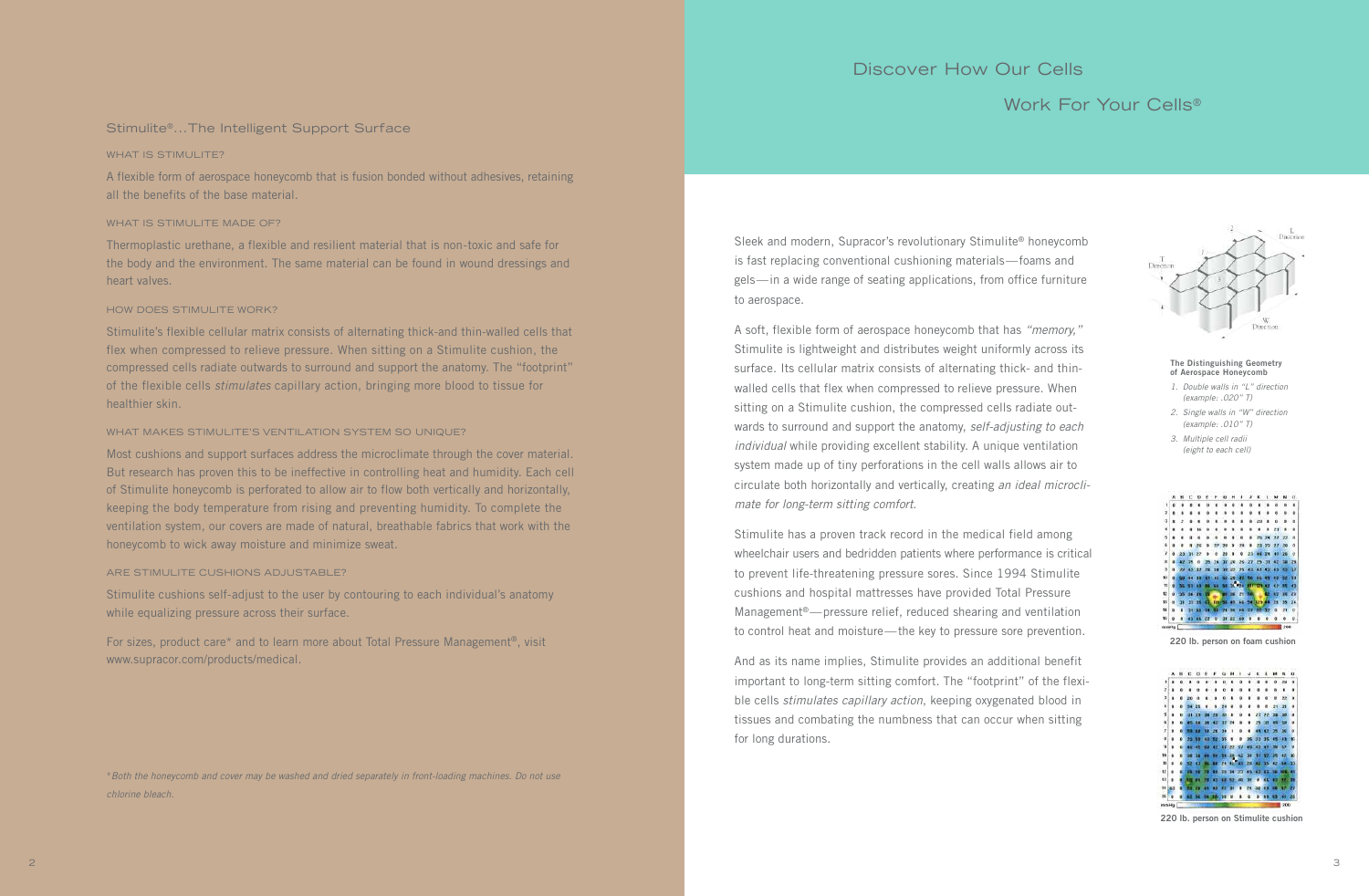## **Circulates Air and Evaporates Moisture**

**Complete Ventilation System**





**Diffuses Lateral Forces**



MACERATION RESISTANCE

Skin maceration is softening of the skin as a result of continual exposure to heat and bodily fluids or moisture. Severely softened or macerated skin is less tolerant of pressure and can lead to breakdown. Stimulite® honeycomb is perforated, enabling air to circulate and moisture to evaporate which helps maintain skin integrity. The "footprint" of the honeycomb cells and their flexing action stimulates blood flow to enhance circulation.

#### PRESSURE RELIEF PLUS POSITIONING

Stimulite honeycomb relieves pressure by distributing it away from hot spots. As a result, bony protuberances "feel" the same pressure as the surrounding anatomy. The honeycomb cells conform to body shape, and distribute weight uniformly. Additionally, Stimulite honeycomb stabilizes any position due to the axial buttressing of the honeycomb cell walls perpendicular to the anatomy.

#### SHEAR FORCE REDUCTION

The horizontal stiffness of a material determines both its shear resistance and stability. Too much stiffness increases shear forces, while too little decreases stability. Stimulite honeycomb minimizes shearing without sacrificing stability. The honeycomb cells align themselves axially to the body, flex with movement to reduce shear forces against the skin and then instantaneously resume their original shape.



#### STIMULITE® CLASSIC CUSHION

Designed for people who are at high risk for pressure sores, the Stimulite Classic cushion provides excellent pressure relief, unsurpassed comfort and exceptional stability. Weighing only 3 pounds, three layers of Stimulite honeycomb—each a different firmness—enable bony protuberances to sink freely into the 2- 3/4-inch thick, ventilated cushion while supporting the surrounding anatomy. Firmer honeycomb functions as internal side bolsters for greater lateral support. Machine washable. • flat bottom min. size: 13"w x 10"d, max. size: 24"w x 22"d • sling bottom min. size: 14"w x 16"d, max. size: 20"w x 20"d

#### STIMULITE® CLASSIC XS CUSHION

a program in the program of the program of the state of the control of the state of the control of the control

Created for people with sensitive skin, the 2-3/4-inch thick Stimulite Classic XS cushion features a soft top layer of specially engineered Stimulite honeycomb fused to two bottom layers. The compliant honeycomb cells contour to body shape enabling bony protuberances to freely sink into the cushion while supporting the surrounding anatomy. Weighing only 3 pounds, the ventilated Stimulite Classic XS cushion is the choice for individuals with sensitive skin. Machine washable.

• flat bottom min. size: 13"w x 10"d, max. size: 24"w x 22"d • sling bottom min. size: 14"w x 16"d, max. size: 20"w x 20"d



#### STIMULITE® CONTOURED CUSHION

For people who require a higher level of pressure management, the 3-1/2-inch thick ventilated Stimulite Contoured cushion, which weighs only 3-1/4 pounds, consists of multiple layers of flexible Stimulite honeycomb specifically engineered with soft and firm areas. A rear dish—featuring a "sweet spot," a softer honeycomb that contains the ischials and coccyx—provides optimal pelvic positioning for improved posture and stability. Adductors and an abductor comfortably contain the legs, without impairing transferring. Machine washable.

• flat bottom min. size: 13"w x 14"d, max. size: 22"w x 20"d • sling bottom min. size: 14"w x 16"d, max. size: 20"w x 20"d



#### STIMULITE® CONTOURED XS CUSHION

For people with sensitive skin, the 3-1/2-inch thick, ventilated Stimulite Contoured XS cushion, which weighs only 3-1/4 pounds, features a soft top layer of specially engineered Stimulite honeycomb fused to two bottom layers. The honeycomb cells contour to body shape enabling bony protuberances to freely sink into the cushion while supporting the surrounding anatomy. A rear dish provides optimal pelvic positioning for improved posture and stability. Adductors and an abductor comfortably contain the legs, without impairing transferring. Machine washable. • flat bottom min. size: 13"w x 14"d, max. size: 22"w x 20"d

• sling bottom min. size: 14"w x 16"d, max. size: 20"w x 20"d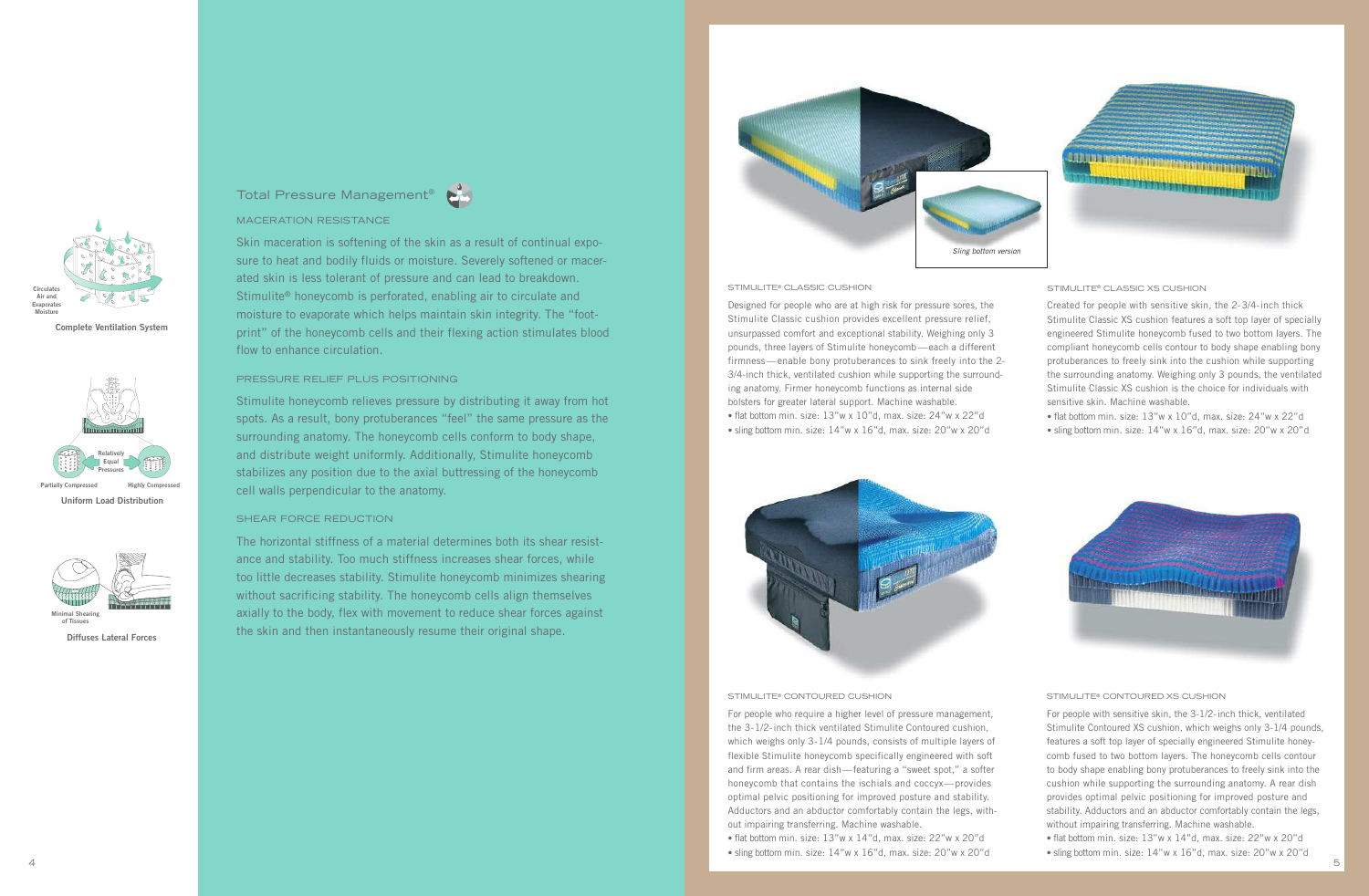



#### STIMULITE® SLIMLINE™ CUSHION

The perfect cushion for active people and those who are at lower risk for decubitus ulcers, the ventilated, 2-3/4-inch thick, doublelayered Stimulite Slimline cushion is designed with a low profile and weighs only 3 pounds. Adductors, an abductor and a rear dish form a subtle contour for optimal comfort and support. Machine washable.

• flat bottom min. size: 13"w x 16"d, max. size: 20"w x 20"d • sling bottom min. size: 14"w x 16"d, max. size: 20"w x 20"d

#### STIMULITE® SLIMLINE XS CUSHION

Designed with a mild contour and low profile for active people with sensitive skin, the ventilated Stimulite Slimline XS cushion features a soft top layer of specially engineered honeycomb fused to a bottom layer. The compliant honeycomb cells contour to body shape enabling bony protuberances to freely sink into the cushion while supporting the surrounding anatomy. Light and comfortable, the Stimulite Slimline XS cushion is 2-3/4-inches thick and weighs only 3 pounds. Machine washable. • flat bottom min. size: 13"w x 16"d, max. size: 20"w x 20"d • sling bottom min. size: 14"w x 16"d, max. size: 20"w x 20"d

#### STIMULITE® SPORT CUSHION

A low profile, planar design for athletes' sports chairs and active users, the ventilated, lightweight Stimulite Sport cushion is 2 inches thick and weighs slightly more than 2 pounds. A soft layer of Stimulite honeycomb is fused to a robust bottom layer with built-in bolsters for maximum shock absorption, support and stability. A really "cool" cushion for competition and everyday use. Machine washable.

• flat bottom min. size: 12"w x 16"d, max. size: 20"w x 20"d



#### STIMULITE® SMART CUSHION

The ultimate all-purpose cushion, the ventilated Stimulite Smart cushion features a soft top layer of specially engineered Stimulite honeycomb fused to a robust bottom layer with built-in bolsters for exceptional comfort, support and stability. At only 2-inches thick, this cushion weighs just 2 pounds. Machine washable. • flat bottom min. size: 14"w x 16"d, max. size: 20"w x 20"d



#### STIMULITE® CORBEE® PEDIATRIC CUSHION

The Stimulite Corbee cushion protects children against the leading causes of decubitus by providing maximum pressure relief, reduced shearing and ventilation to control heat and moisture. Honeycomb's innate ability to uniformly distribute weight, contour to any shape and stabilize any sitting position makes the Corbee cushion suitable for a wide variety of anatomies and disabilities. Weighing 1-2 pounds, the 2-inch thick Corbee is an easy care cushion for recreational activities and everyday use. Machine washable.

• flat bottom min. size: 8"w x 8"d, max. size: 16"w x 16"d • sling bottom min. size: 8"w x 8"d, max. size: 15"w x 16"d



#### STIMULITE® CONTOURED PEDIATRIC CUSHION

Designed for positioning and comfort, the Stimulite Contoured Pediatric cushion consists of a soft top layer fused to a firmer bottom layer of flexible Stimulite honeycomb. Adductors, abductors and an ischial dish comfortably position the child, while the soft honeycomb cells hold him or her securely in place. By providing optimum pressure relief, stability, shear force reduction and ventilation, this very comfortable cushion helps protect children's skin against pressure sores. At 2-1/2-inches thick and weighing 1-2 pounds, this cushion is suitable for all activities. Machine washable.

• flat bottom min. size: 8"w x 8"d, max. size: 14"w x 16"d



#### STIMULITE® SILVER CUSHION

Designed for people who are at lower risk for pressure sores, the ventilated, double-layered Stimulite Silver cushion can be used in a wheelchair, on a recliner or stadium seat and provides exceptional comfort, stability and support. At 1-1/2-inches thick and weighing only 1 pound, you can take this cushion wherever you go. Ideal for traveling, it can be tossed into a car's trunk or an airplane's overhead compartment. Machine washable. • flat bottom min. size: 12"w x 12"d, max. size: 20"w x 20"d



#### STIMULITE® BARIATRIC CUSHION

Consisting of two soft layers of flexible, Stimulite honeycomb fused to the back of a robust bottom layer, the high-performance Stimulite Bariatric cushion provides maximum pressure relief, stability and ventilation. Weighing only 7-8 pounds, the 3-inch thick Bariatric cushion accommodates weights up to 650 pounds. An optional incontinence pad fits between the cushion's top and bottom layer. Washable.

• flat bottom min. size: 20"w x 16"d, max. size: 30"w x 26"d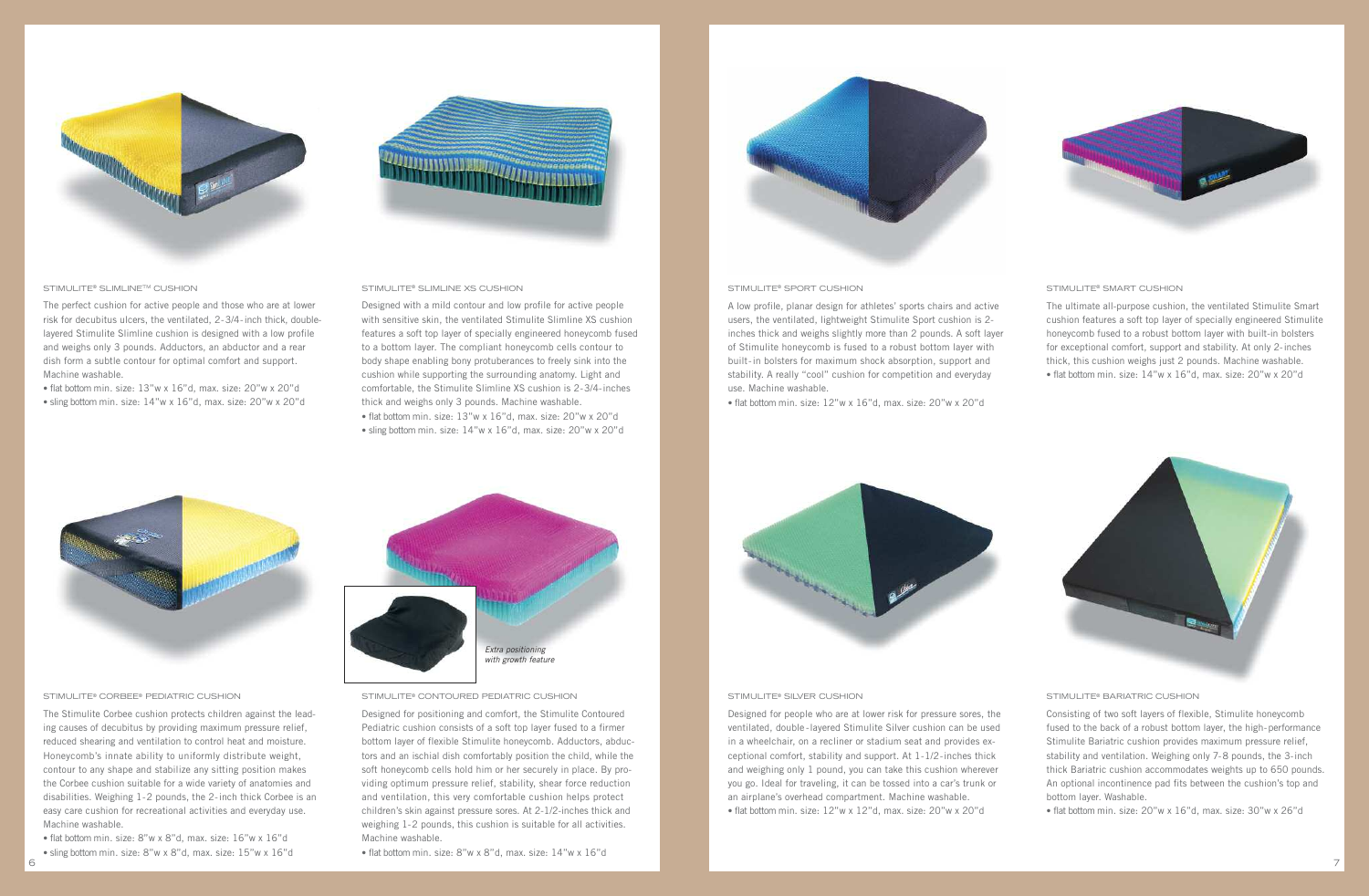

### STIMULITE® TENSION ADJUSTABLE BACK

Supracor's new Stimulite Tension Adjustable Back features Stimulite honeycomb to circulate air and evaporate moisture while equalizing pressure for exceptional comfort and stability. The "footprint" of the flexible honeycomb cells stimulates blood flow to enhance circulation. Adjustable velcro straps can accommodate for kyphosis or posterior pelvic tilt. Optional lumbar support. Available for rigid and folding frame wheelchairs from 14 to 24 inches wide. Both the honeycomb and removable, breathable cover are machine washable.



Whether you're sitting in a chair or car, this sleek and breathable Stimulite Lumbar Support will improve your posture and relieve pressure while keeping you cool and dry. Features a removable, adjustable strap. Washable.



#### STIMULITE® ON TOP CUSHION COVER

Don't yet have a Stimulite cushion? Just put Stimulite on top of your current cushion and like magic, your cushion will now breathe to control heat and moisture. This removable cover features a 3/4-inch thick layer of Stimulite honeycomb that fits over any cushion. Machine washable.



Supracor's breathable cushion cover features 100% natural sheepskin on top. Able to stretch in multiple directions, this soft sheepskin cover prevents hammocking and is naturally breathable and odor resistant. Available as an option for all Stimulite cushions. Machine washable.



#### STIMULITE® HONEYCOMB SHEETS

SBS-1: 1/2" thick, bare honeycomb sheet SBS-2: 1/2" thick, single-faced sheet SBS-3: 1/2" thick sheet with fabric on one side SBS-4: 11/16" thick, single-faced sheet SBS-5: 1" thick, single-faced sheet SBS-6: 3/4" thick & 1/4" thick, single-faced, double honeycomb panel SBS-7: 3/4" thick, double-faced, firmer honeycomb sheet; ideal for correcting pelvic obliquities



STIMULITE® ADJUSTABLE POSITIONING WEDGES

Covered in Cordura fabric with Velcro for easy attachment to cushion bottom. Available in 1-inch and 2-inch thickness. • 14" wide x 10" long

• 15-3/4" wide x 10" long



#### OUTDOOR COVER

Made of a durable, black power mesh fabric, Supracor's breathable outdoor cover features side vents and a slip-resistant bottom to meet the rigorous demands of sports, camping and everyday use. Machine washable and dryer safe.

#### WATERPROOF COVER

This slick, stretch nylon waterproof cover will keep your cushion dry in the rain, at the pool or in the shower and is impervious to bodily fluids. Fits over any cushion. Machine washable and dryer safe.

Sheets are 24" wide x 24" long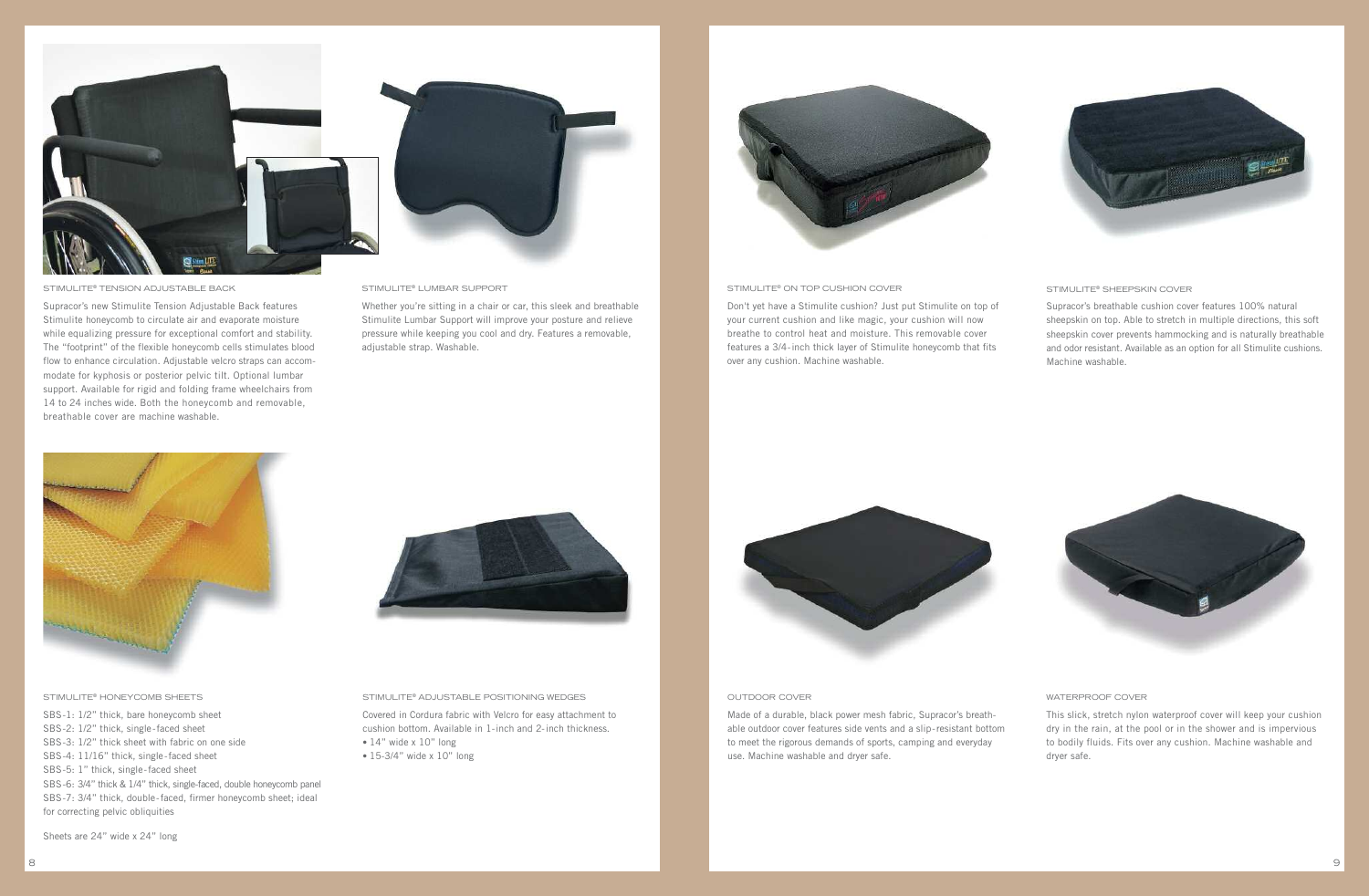

#### MULTI-ZONED STIMULITE® WELLNESS® MATTRESS

Ideal for both acute and long-term care, multi-zoned sections — featuring different configurations of specially engineered Stimulite honeycomb — provide fine-tuned pressure relief for the head, torso and heels. This non-powered, 2.5-inch thick Multi-zoned Wellness Mattress can be used as an overlay or with a 4-inch thick honeycomb foundation as a complete mattress on any bed frame. Available in a twin size with or without bolsters, which help keep the patient in the center of the mattress. Washable.



STIMULITE® ON TOP WELLNESS® MATTRESS COVER

At only one inch-thick, the ventilated Stimulite honeycomb inside provides unsurpassed comfort and breathability to any mattress for a restful night's sleep. Features a dualclimate, reversible cover of 100% natural, stretchable wool for the winter and organic cotton for the summer. Just place the mattress inside the cover with the open honeycomb cells facing up and the seasonal fabric side on top. Available in a twin, queen, king and California king size. Washable.





STIMULITE® WELLNESS® BED PILLOW

Our ventilated Wellness Bed Pillow features a luxuriously soft form of our pressure-relieving Stimulite honeycomb, allowing you to breathe freely while keeping you cool and dry. Conforms comfortably to your head and neck with bolsters on one side for more support. Hand washable.



STIMULITE® WELLNESS® PILLOW

Our new Wellness Pillow is the perfect complement to the Stimulite Wellness Mat. Completely ventilated, it has two different sides. Use as a head or back support. It also makes a great travel pillow! Washable.



STIMULITE® WELLNESS® LOUNGE MAT

Massage your body while you stretch! With our new Wellness Mat, doing floor exercises and stretches is truly pleasurable due to the massaging action of the honeycomb cells. When you move, the cells flex, stimulating blood flow, bringing more oxygen to tissues and relaxing muscles. Great for therapy, meditation and even sleeping. The lightweight Wellness Mat can be rolled into a compact size and comes with a stretchable, breathable cover. A terrific lounge mat for relaxing at the pool, the open honeycomb cells allow water to drain through so you stay dry and comfortable. Washable.

#### A WORD ABOUT OUR WELLNESS® PRODUCTS

Stimulite® honeycomb's specially engineered matrix provides important wellness benefits to promote health and well-being. In addition to equalizing pressure, Stimulite's unique ventilation system circulates air and evaporates moisture, creating the ideal microclimate for sustained comfort. The flexing action of the honeycomb cells stimulates blood flow to keep skin healthy, reduce fatigue and promote relaxation.

You can experience these wellness benefits in a variety of Stimulite products—from slippers and sandals to luxury mattresses for the home. Visit our website at www.supracor.com/products/lifestyles.